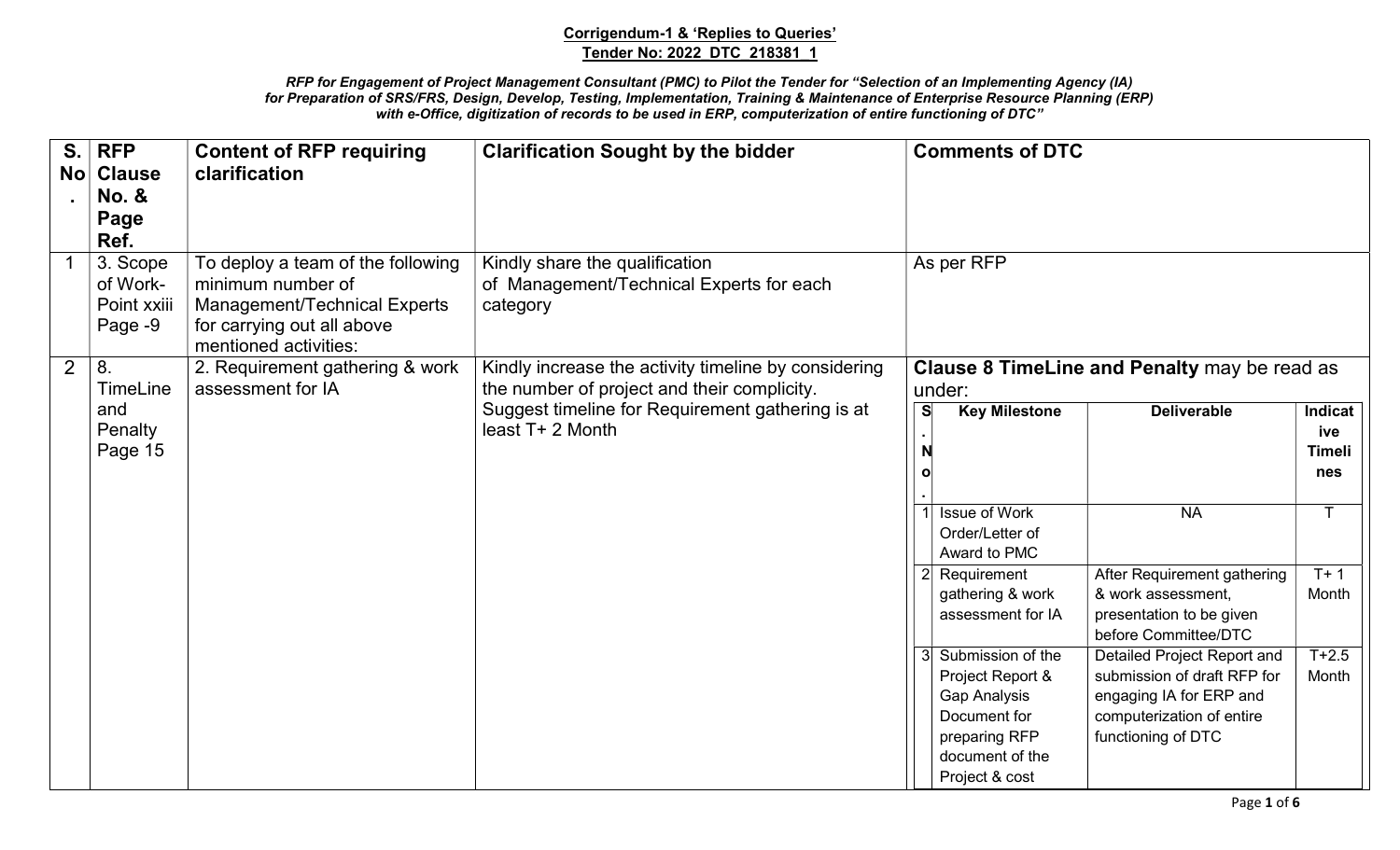| S. | <b>RFP</b><br>No Clause<br><b>No. &amp;</b><br>Page<br>Ref. | <b>Content of RFP requiring</b><br>clarification | <b>Clarification Sought by the bidder</b> | <b>Comments of DTC</b>                                                                                                        |                                                                                       |                                                           |
|----|-------------------------------------------------------------|--------------------------------------------------|-------------------------------------------|-------------------------------------------------------------------------------------------------------------------------------|---------------------------------------------------------------------------------------|-----------------------------------------------------------|
|    |                                                             |                                                  |                                           | estimation, NIT &<br>Draft RFP for IA<br>4 Publishing the final                                                               | Publishing the final RFP                                                              | $T+3$                                                     |
|    |                                                             |                                                  |                                           | <b>RFP Tender</b><br>Document after<br>approval of DTC                                                                        | <b>Tender Document</b>                                                                | Months                                                    |
|    |                                                             |                                                  |                                           | 5 Pre-bid Meeting &<br>Response to bidder<br>queries, Proposal<br>evaluation.                                                 | Response to bidder queries<br>& Bids Evaluation Report<br>(Technical & Financial)     | $T + 5$<br>Months                                         |
|    |                                                             |                                                  |                                           | 6 Issuance of work<br>order and signing of<br>agreement with the<br>successful bidder<br>(IA) after approval of<br><b>DTC</b> | Issuance of work order and<br>signing of agreement with<br>the successful bidder (IA) | $T + 5.5$<br>Months                                       |
|    |                                                             |                                                  |                                           | Monitoring of the<br>project from date of<br>issuance of Work<br>Order to IA                                                  | Monitoring of the ERP<br>project after issuance of<br>Work Order to IA                | 12<br>months<br>after<br>issuan<br>ce of<br>Work<br>Order |
|    |                                                             |                                                  |                                           | 8 After<br>Commissioning and<br>before Roll out of                                                                            | UAT document of the<br>system for its successful<br>implementation                    | To be<br>conduc<br>ted                                    |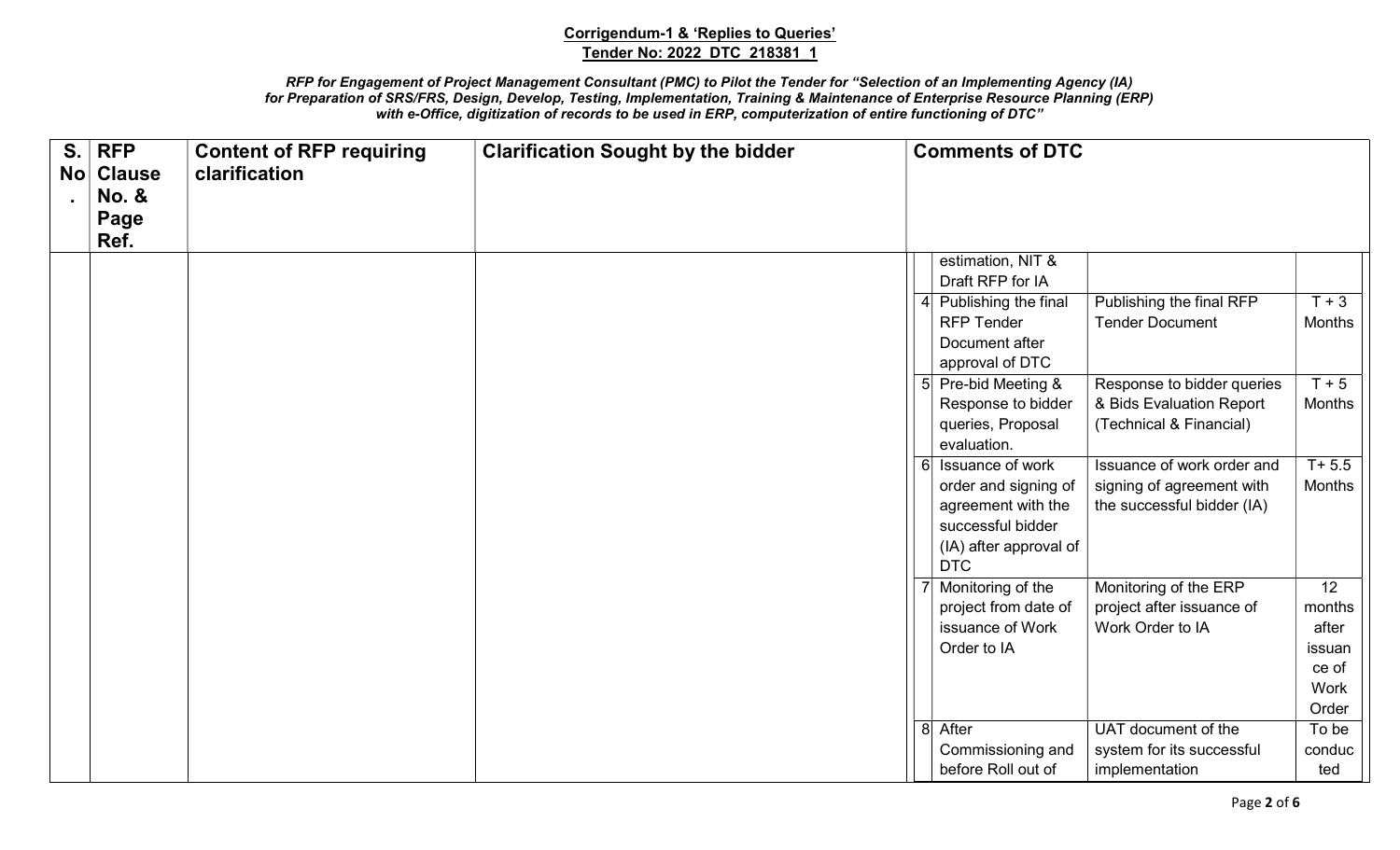| S.<br><b>No</b> | <b>RFP</b><br><b>Clause</b><br><b>No. &amp;</b><br>Page<br>Ref. | <b>Content of RFP requiring</b><br>clarification                                 | <b>Clarification Sought by the bidder</b>                                                                                                                                                                                                                                                                                                                                                                                                                                                                                                                                                                                                                                             | <b>Comments of DTC</b>                                                                                                  |                                                  |
|-----------------|-----------------------------------------------------------------|----------------------------------------------------------------------------------|---------------------------------------------------------------------------------------------------------------------------------------------------------------------------------------------------------------------------------------------------------------------------------------------------------------------------------------------------------------------------------------------------------------------------------------------------------------------------------------------------------------------------------------------------------------------------------------------------------------------------------------------------------------------------------------|-------------------------------------------------------------------------------------------------------------------------|--------------------------------------------------|
|                 |                                                                 |                                                                                  |                                                                                                                                                                                                                                                                                                                                                                                                                                                                                                                                                                                                                                                                                       | Project in all<br>Depots/Units by IA,<br>PMC will organize<br>the User<br><b>Acceptance Test</b><br>(UAT) of the system | after<br>succes<br>sful<br>commi<br>ssionin<br>g |
| 3               | 7 <sub>1</sub><br>Payment<br><b>Terms</b><br>page -15           | a) The payments in respect of the<br>Services of PMC shall be made<br>as follows | Suggestion: -<br>i. On submission and acceptance of the Detailed<br>Project Report (DPR) / draft RFP for IA: 50% of<br>Consultancy Fee + GST.<br>ii. On publishing the final RFP / Tender Document<br>for IA: 20% of Consultancy Fee + GST.<br>iii. On issuance of Work Order and signing of<br>agreement with the successful bidder (IA): 10% of<br>Consultancy Fee + GST.<br>iv. After Commissioning, successful User<br>Acceptance Test (UAT) & Roll-out of the system by<br>IA: Remaining 10% of Consultancy Fee + GST.<br>v. After completion of 12 months of monitoring of<br>the project from date of issuance of Work Order to<br>IA: Remaining 10% of Consultancy Fee + GST. | As per RFP                                                                                                              |                                                  |
| $\overline{4}$  | <b>NA</b>                                                       | <b>NA</b>                                                                        | Unfortunately we will not be able to participate as it<br>is an L-1 Bid. We request you to change criteria of<br>evaluation to QCBS 80:20.                                                                                                                                                                                                                                                                                                                                                                                                                                                                                                                                            | As per RFP                                                                                                              |                                                  |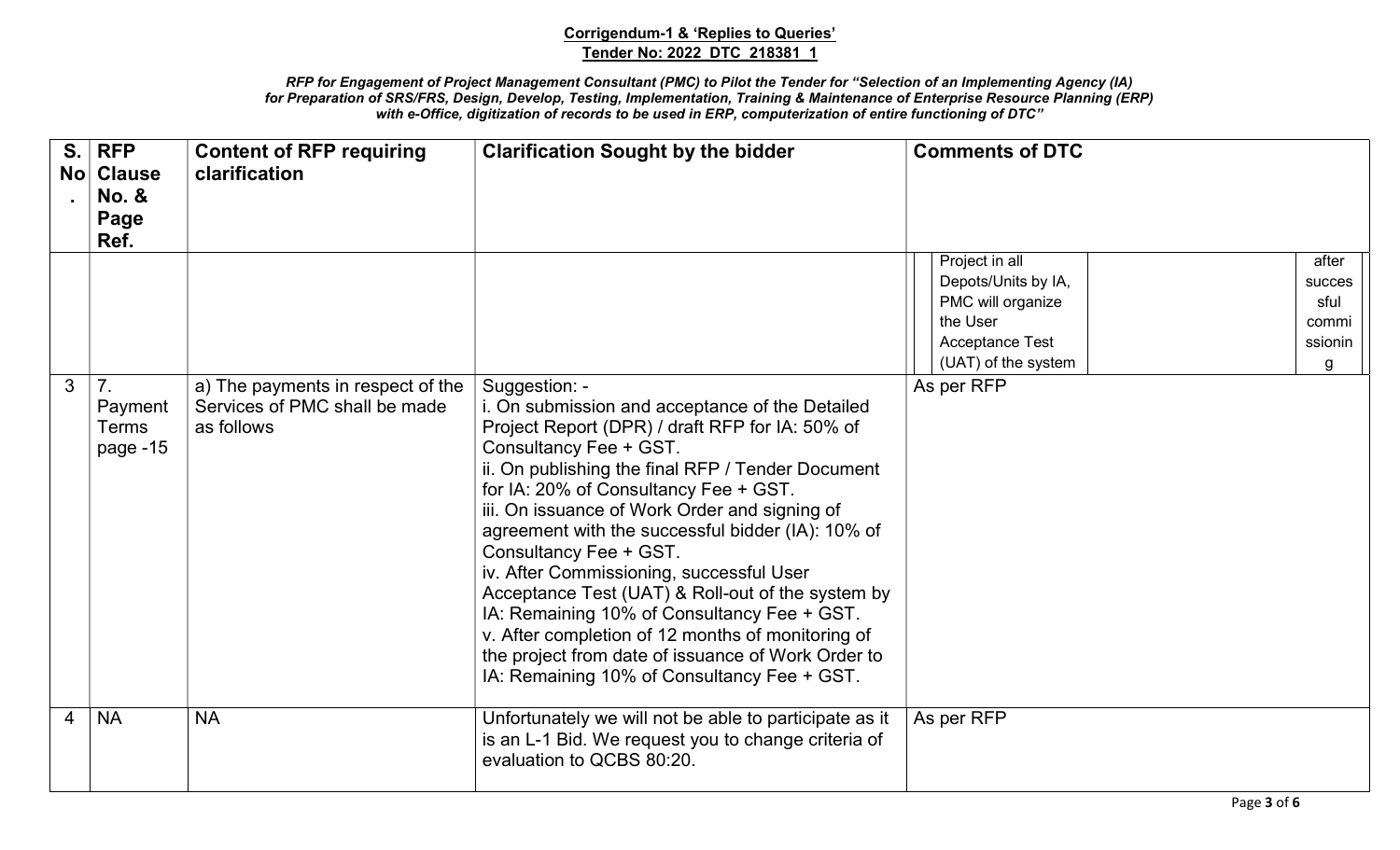| S.             | <b>RFP</b><br>No Clause<br><b>No. &amp;</b><br>Page | <b>Content of RFP requiring</b><br>clarification                                                                                                                                                                                                                                                                                | <b>Clarification Sought by the bidder</b>                                                                                                                                                                                                                                                                                                                                                                                                                                                                  | <b>Comments of DTC</b> |
|----------------|-----------------------------------------------------|---------------------------------------------------------------------------------------------------------------------------------------------------------------------------------------------------------------------------------------------------------------------------------------------------------------------------------|------------------------------------------------------------------------------------------------------------------------------------------------------------------------------------------------------------------------------------------------------------------------------------------------------------------------------------------------------------------------------------------------------------------------------------------------------------------------------------------------------------|------------------------|
| $5\phantom{.}$ | Ref.<br>Page<br>number 9.<br>point 3                | <b>Eligibility Criteria: Average Turn-</b><br>over of the firm related to General<br>Consultancy work should be<br>minimum Rs.25 Lakh during last<br>three Financial Year 2018-19,<br>2019-20 & 2020-21                                                                                                                         | We would request that the clause related to firm<br>turnover should be specific to the consulting work<br>with the government / PSU and considering the<br>complexity of the assignment the turnover<br>requirement should be much more, accordingly we<br>suggest that the clause may be modified as:<br>Average Turn-over of the firm related to<br>Consultancy work with e-governance / IT should be<br>minimum Rs. 100 Crores during last three Financial<br>Year 2018-19, 2019-20 & 2020-21.          | As per RFP             |
| 6              | Page<br>number 9-<br>point 4                        | Experience:<br>Three similar completed works<br>costing not less than the amount<br>equal to 40% of the estimated<br>cost.<br>or<br>Two similar completed works<br>costing not less than the amount<br>equal to 50% of the estimated<br>cost.<br><b>OR</b><br>c. One similar completed work<br>costing not less than the amount | Considering the scope & complexity of the<br>assignment, the qualification criteria seem not<br>appropriate. We request that the clause may be<br>modified as:<br>Three similar consulting works in IT PMU in<br>government with order value not less than 1 Cr<br>each.<br><b>or</b><br>Two similar consulting works in IT PMU in<br>government with order value not less than 2 Cr<br>each.<br><b>Or</b><br>One similar consulting works in IT PMU in<br>government with order value not less than 5 Cr. | As per RFP             |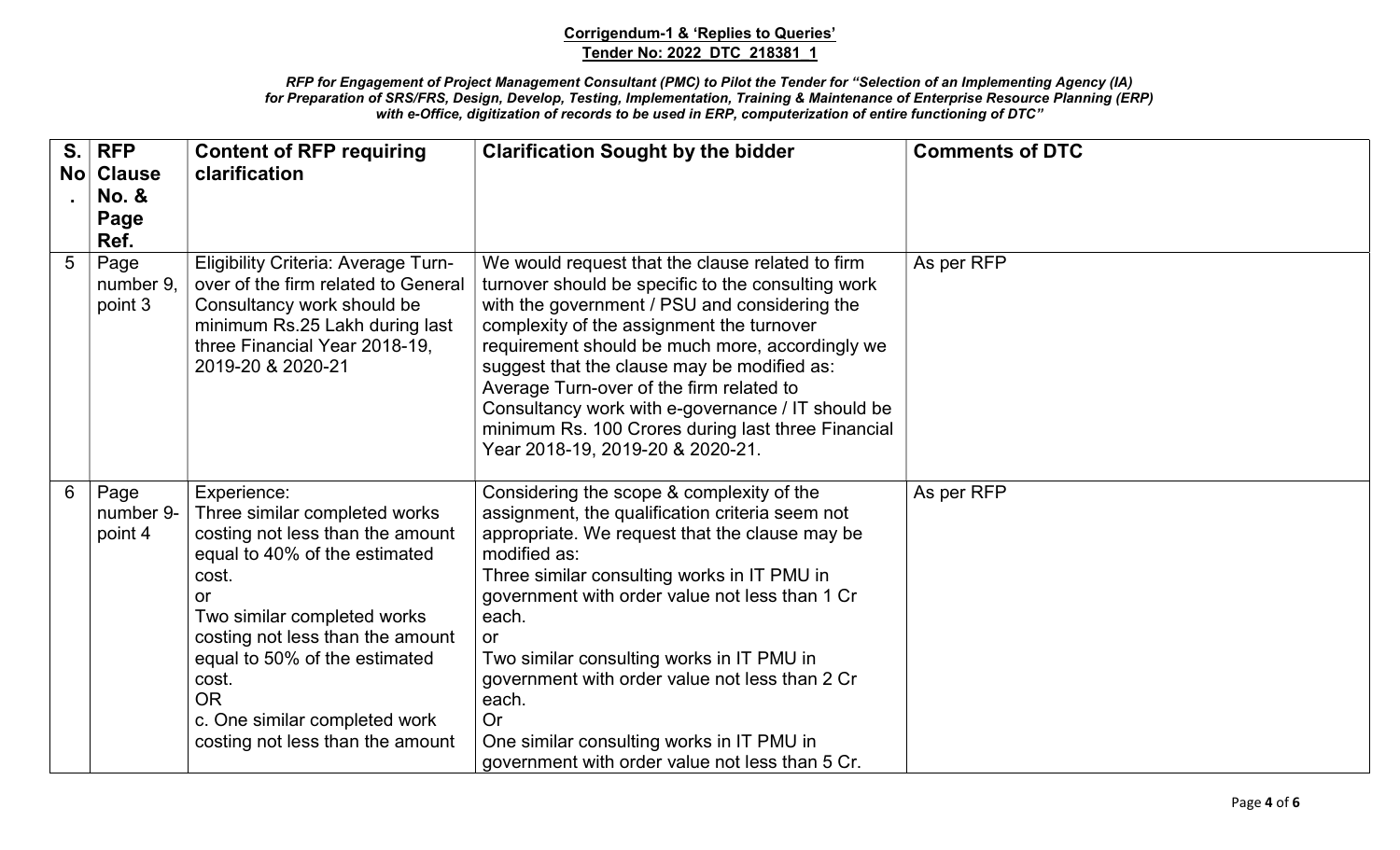| S.<br>Nol | <b>RFP</b><br><b>Clause</b><br><b>No. &amp;</b><br>Page<br>Ref. | <b>Content of RFP requiring</b><br>clarification        | <b>Clarification Sought by the bidder</b>                                                                                                                                                                                                                                                                                                                                                                                                                                                                                                                                                                                                                                                                                                                                                                                                                                                                                                                          | <b>Comments of DTC</b> |
|-----------|-----------------------------------------------------------------|---------------------------------------------------------|--------------------------------------------------------------------------------------------------------------------------------------------------------------------------------------------------------------------------------------------------------------------------------------------------------------------------------------------------------------------------------------------------------------------------------------------------------------------------------------------------------------------------------------------------------------------------------------------------------------------------------------------------------------------------------------------------------------------------------------------------------------------------------------------------------------------------------------------------------------------------------------------------------------------------------------------------------------------|------------------------|
|           |                                                                 | equal to 80% of the estimated<br>cost.                  |                                                                                                                                                                                                                                                                                                                                                                                                                                                                                                                                                                                                                                                                                                                                                                                                                                                                                                                                                                    |                        |
|           | <b>NA</b>                                                       | <b>Technical Evaluation &amp; Selection</b><br>Criteria | The RFP is silent on the technical evaluation &<br>selection criteria, only eligibility criteria has been<br>mentioned in the tender document. We suggest that<br>considering the scope and complexity of the<br>assignment the DTC must bring out the technical<br>evaluation criteria and preferably QCBS (80:20) as<br>a selection criterion for selecting the suitable<br>vendor. Aspects like overall experience (30 Marks),<br>CV & Candidate Interview (40 Marks), Overall<br>presentation (30 Marks).<br>Evaluation marks would be given based on the<br>following scoring criteria. Overall Experience Marks<br>- Maximum 30 Marks<br>• Each project with value more than 1cr - 5 Marks<br>for each project. (30 marks for 6 Projects)<br>• Each project with value more than 2 Cr each – 10<br>Marks.<br>• Each project with value more than 5 Cr and less<br>than 10 $Cr - 20$ Marks.<br>• Each project with value more than 10 Cr - 30<br><b>Marks</b> | As per RFP             |